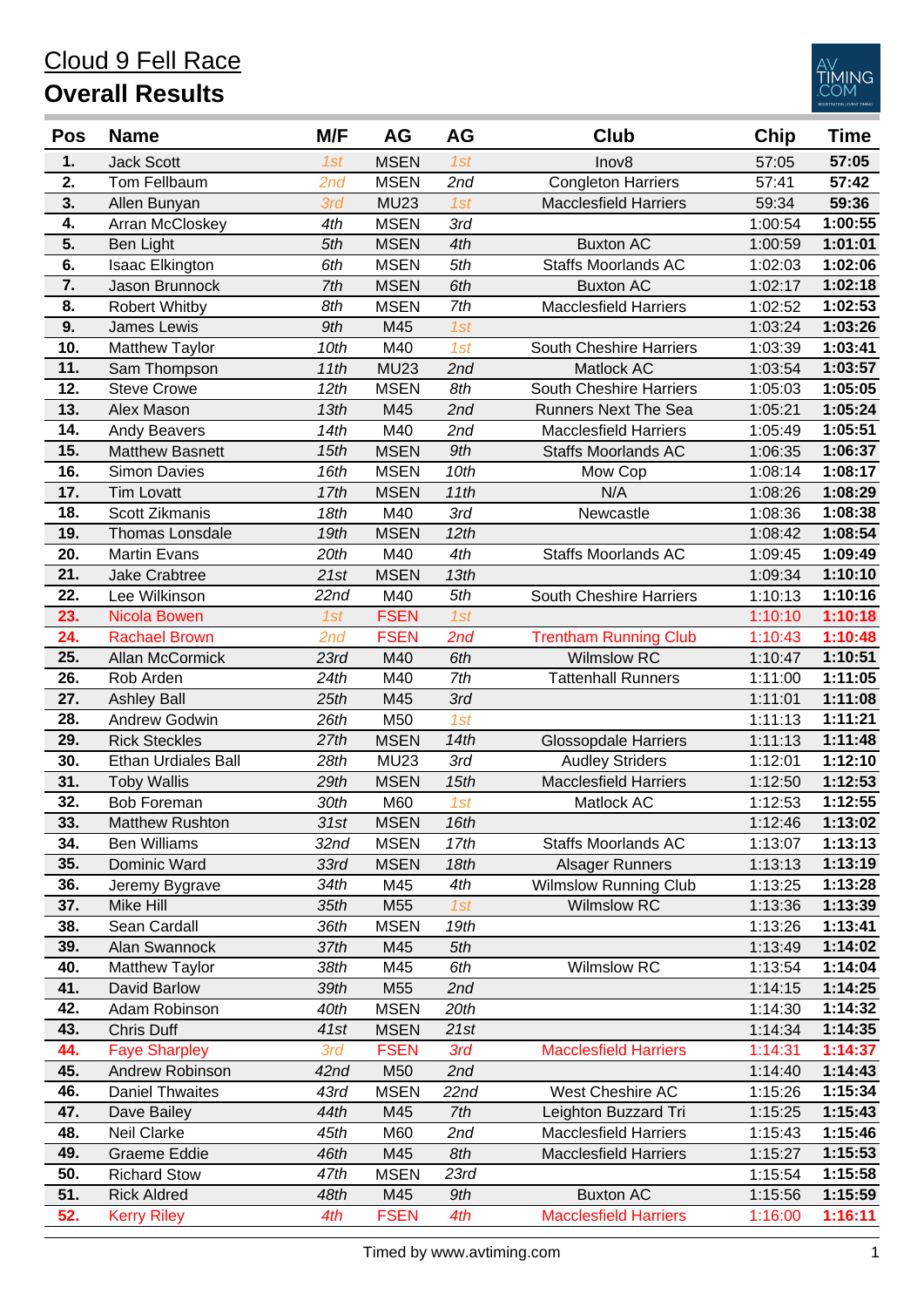

| 1:16:19<br>49th<br>8th<br>53.<br>Lee Hubert<br>M40<br>1:16:08<br>3rd<br>1:16:28<br>54.<br>David Brock<br>50th<br>M60<br>Orion harriers<br>1:16:26<br>55.<br>3rd<br>1:16:30<br>51st<br>M50<br><b>Macclesfield Harriers</b><br><b>Matt Leech</b><br>1:16:03<br>M55<br>3rd<br>Kirby Milers AC<br>1:16:43<br>56.<br><b>Gary English</b><br>52 <sub>nd</sub><br>1:16:38<br>5th<br>5th<br>1:16:48<br>57.<br><b>FSEN</b><br><b>Gemma Cox</b><br>1:16:43<br>1:16:58<br>58.<br><b>Steve Lomas</b><br>53rd<br>M50<br>4th<br><b>Macclesfield Harriers</b><br>1:16:49<br>F45<br>1:17:01<br>59.<br>6th<br>1st<br><b>Tattenhall Runners</b><br><b>Allison Grundy</b><br>1:16:57<br>M50<br>1:17:02<br>60.<br><b>Matt Lovett</b><br>54th<br>5th<br>1:16:52<br>Poplar running club<br>1:17:15<br>4th<br>61.<br>55th<br>M55<br>Ashbourne RC<br>1:17:03<br>Keith Morgan<br>1:17:22<br><b>MSEN</b><br>24th<br>62.<br><b>Toby Jelliss</b><br>56th<br>Mow Cop Runners<br>1:17:17<br>1:17:23<br>63.<br><b>Thomas Ball</b><br><b>MSEN</b><br>25th<br>57th<br>1:17:16<br>M45<br>10th<br><b>Macclesfield Harriers</b><br>1:17:35<br>64.<br><b>Steven Millar</b><br>58th<br>1:17:26<br>1:17:45<br>65.<br>M40<br>9th<br>Stephen Wright<br>59th<br>Sandbach Striders<br>1:17:40<br><b>MSEN</b><br>26th<br>1:17:48<br>66.<br>Michael O'Rourke<br>60th<br>Penny Lane Striders<br>1:17:45<br>1:17:52<br><b>MSEN</b><br>27th<br><b>Trentham RC</b><br>67.<br><b>Chris Mosiuk</b><br>1:17:35<br>61st<br><b>MSEN</b><br>28th<br>1:17:57<br>68.<br>Mike Bloor<br>62 <sub>nd</sub><br>None<br>1:17:50<br>1:18:08<br>69.<br>5th<br><b>Cheshire Dragons</b><br>63rd<br>M55<br>David Gough<br>1:17:48<br>M50<br>6th<br>1:18:28<br>70.<br><b>Scott Gregory</b><br>64th<br>Mow Cop Runners<br>1:18:22<br>1:18:41<br>71.<br>F45<br>2nd<br><b>Wilmslow Running Club</b><br><b>Louisa Harrison</b><br>7th<br>1:18:31<br>72.<br>M45<br>11th<br>Stockport Tri Club<br>1:18:46<br><b>Andrew Mainwaring</b><br>65th<br>1:18:43<br>73.<br>1:18:48<br>M50<br>7th<br>Malcolm Busfield<br>66th<br>Ashbourne RC<br>1:18:35<br>8th<br>1:18:52<br>74.<br>Graeme Smith<br>67th<br>M50<br>1:18:26<br>1:19:06<br>75.<br>M50<br>9th<br>Matlock AC<br>Scott Thompson<br>68th<br>1:19:03<br><b>Helen Saunders</b><br><b>FSEN</b><br>6th<br><b>Macclesfield Harriers</b><br>1:19:22<br>76.<br>8th<br>1:19:14<br>77.<br>1:19:29<br>James Wood<br>M45<br>12th<br>69th<br><b>Macclesfield Harriers</b><br>1:19:23<br><b>MSEN</b><br>29th<br>1:19:31<br>78.<br><b>Ollie Sanders</b><br>70th<br>None<br>1:19:17<br>1:19:47<br>79.<br><b>Andrew Martin</b><br>M45<br>13th<br>71st<br>1:19:29<br><b>MSEN</b><br>30th<br>1:20:05<br>80.<br>Joseph Sizeland<br>72nd<br>1:19:53<br>1:20:13<br>81.<br>M60<br>4th<br><b>Geoff Pettengell</b><br>73rd<br>Mow Cop<br>1:20:09<br>1:20:14<br>82.<br>F40<br>1st<br><b>Mow Cop Runners</b><br><b>Caroline Smith</b><br>9th<br>1:20:08<br><b>FSEN</b><br>7th<br>1:20:31<br>83.<br>10th<br><b>Marie Boland</b><br>1:20:20<br>M45<br>1:21:20<br>84.<br>Richard Lawson<br>74th<br>14th<br><b>Wilmslow RC</b><br>1:21:11<br>85.<br>Victoria Mckibben<br>11th<br><b>FSEN</b><br>8th<br>1:20:51<br>1:21:26<br>75th<br>1:21:45<br>86.<br>David Nimmo<br>M40<br>10th<br>South Cheshire Harriers<br>1:21:40<br>87.<br>F45<br>3rd<br>1:21:53<br>12th<br><b>Wilmslow Running Club</b><br>1:21:43<br><b>Diane Bygrave</b><br>F45<br><b>Anna Parsons</b><br>13th<br>4th<br><b>Northwich Running Club</b><br>1:22:00<br>88.<br>1:21:44<br>89.<br>1:22:01<br><b>Kathryn McKee</b><br>14th<br>F45<br>5th<br>1:21:51<br>M55<br>6th<br>1:22:07<br>90.<br><b>Gordon Nicoll</b><br>76th<br>Altrincham<br>1:22:00<br>91.<br><b>Wilmslow RC</b><br>1:22:09<br><b>Sally Gilliver</b><br>15th<br>F60<br>1:21:41<br>1st<br>Daniel Gill<br>M40<br>11th<br><b>Macclesfield Harriers</b><br>1:22:13<br>92.<br>77th<br>1:21:47<br>1:22:19<br>93.<br>Mike Yule<br><b>MSEN</b><br>31st<br>78th<br>1:21:46<br>F45<br><b>Nicola Lunt</b><br>6th<br><b>Boalloy RC</b><br>1:22:16<br>1:22:23<br>94.<br>16th<br>95.<br>5th<br><b>Boalloy RC</b><br>1:22:23<br>John Barber<br>79th<br>M60<br>1:22:16<br>Paul Ball<br>M50<br>10th<br><b>Audley Striders</b><br>1:22:31<br>96.<br>80th<br>1:22:23<br>12th<br>1:22:35<br>97.<br><b>Steven Fallows</b><br>M40<br>Sandbach Striders<br>81st<br>1:22:22<br>M45<br>15th<br>Penny Lane Striders<br>98.<br><b>Steve Dipple</b><br>82nd<br>1:22:57<br>1:22:50<br>99.<br>16th<br>1:23:05<br>John Swinnerton<br>83rd<br>M45<br>1:22:40<br>100.<br>Tony Man<br>M50<br>11th<br>Penny Lane Striders<br>1:23:11<br>84th<br>1:23:04<br>1:23:14<br>101.<br><b>Richard Wise</b><br>7th<br>85th<br>M55<br>Cybi striders<br>1:22:52<br>Ashbourne RC<br>102.<br>David Patrick<br>86th<br>M55<br>8th<br>1:23:14<br>1:23:01<br>103.<br>1:23:33<br><b>Alison Wainwright</b><br>17th<br>F50<br>Dark Peak FR<br>1:23:28<br>1st | <b>Pos</b> | <b>Name</b>          | M/F  | AG              | AG  | Club                | Chip    | <b>Time</b> |
|------------------------------------------------------------------------------------------------------------------------------------------------------------------------------------------------------------------------------------------------------------------------------------------------------------------------------------------------------------------------------------------------------------------------------------------------------------------------------------------------------------------------------------------------------------------------------------------------------------------------------------------------------------------------------------------------------------------------------------------------------------------------------------------------------------------------------------------------------------------------------------------------------------------------------------------------------------------------------------------------------------------------------------------------------------------------------------------------------------------------------------------------------------------------------------------------------------------------------------------------------------------------------------------------------------------------------------------------------------------------------------------------------------------------------------------------------------------------------------------------------------------------------------------------------------------------------------------------------------------------------------------------------------------------------------------------------------------------------------------------------------------------------------------------------------------------------------------------------------------------------------------------------------------------------------------------------------------------------------------------------------------------------------------------------------------------------------------------------------------------------------------------------------------------------------------------------------------------------------------------------------------------------------------------------------------------------------------------------------------------------------------------------------------------------------------------------------------------------------------------------------------------------------------------------------------------------------------------------------------------------------------------------------------------------------------------------------------------------------------------------------------------------------------------------------------------------------------------------------------------------------------------------------------------------------------------------------------------------------------------------------------------------------------------------------------------------------------------------------------------------------------------------------------------------------------------------------------------------------------------------------------------------------------------------------------------------------------------------------------------------------------------------------------------------------------------------------------------------------------------------------------------------------------------------------------------------------------------------------------------------------------------------------------------------------------------------------------------------------------------------------------------------------------------------------------------------------------------------------------------------------------------------------------------------------------------------------------------------------------------------------------------------------------------------------------------------------------------------------------------------------------------------------------------------------------------------------------------------------------------------------------------------------------------------------------------------------------------------------------------------------------------------------------------------------------------------------------------------------------------------------------------------------------------------------------------------------------------------------------------------------------------------------------------------------------------------------------------------------------------------------------------------------------------------------------------------------------------------------------------------|------------|----------------------|------|-----------------|-----|---------------------|---------|-------------|
|                                                                                                                                                                                                                                                                                                                                                                                                                                                                                                                                                                                                                                                                                                                                                                                                                                                                                                                                                                                                                                                                                                                                                                                                                                                                                                                                                                                                                                                                                                                                                                                                                                                                                                                                                                                                                                                                                                                                                                                                                                                                                                                                                                                                                                                                                                                                                                                                                                                                                                                                                                                                                                                                                                                                                                                                                                                                                                                                                                                                                                                                                                                                                                                                                                                                                                                                                                                                                                                                                                                                                                                                                                                                                                                                                                                                                                                                                                                                                                                                                                                                                                                                                                                                                                                                                                                                                                                                                                                                                                                                                                                                                                                                                                                                                                                                                                                                              |            |                      |      |                 |     |                     |         |             |
|                                                                                                                                                                                                                                                                                                                                                                                                                                                                                                                                                                                                                                                                                                                                                                                                                                                                                                                                                                                                                                                                                                                                                                                                                                                                                                                                                                                                                                                                                                                                                                                                                                                                                                                                                                                                                                                                                                                                                                                                                                                                                                                                                                                                                                                                                                                                                                                                                                                                                                                                                                                                                                                                                                                                                                                                                                                                                                                                                                                                                                                                                                                                                                                                                                                                                                                                                                                                                                                                                                                                                                                                                                                                                                                                                                                                                                                                                                                                                                                                                                                                                                                                                                                                                                                                                                                                                                                                                                                                                                                                                                                                                                                                                                                                                                                                                                                                              |            |                      |      |                 |     |                     |         |             |
|                                                                                                                                                                                                                                                                                                                                                                                                                                                                                                                                                                                                                                                                                                                                                                                                                                                                                                                                                                                                                                                                                                                                                                                                                                                                                                                                                                                                                                                                                                                                                                                                                                                                                                                                                                                                                                                                                                                                                                                                                                                                                                                                                                                                                                                                                                                                                                                                                                                                                                                                                                                                                                                                                                                                                                                                                                                                                                                                                                                                                                                                                                                                                                                                                                                                                                                                                                                                                                                                                                                                                                                                                                                                                                                                                                                                                                                                                                                                                                                                                                                                                                                                                                                                                                                                                                                                                                                                                                                                                                                                                                                                                                                                                                                                                                                                                                                                              |            |                      |      |                 |     |                     |         |             |
|                                                                                                                                                                                                                                                                                                                                                                                                                                                                                                                                                                                                                                                                                                                                                                                                                                                                                                                                                                                                                                                                                                                                                                                                                                                                                                                                                                                                                                                                                                                                                                                                                                                                                                                                                                                                                                                                                                                                                                                                                                                                                                                                                                                                                                                                                                                                                                                                                                                                                                                                                                                                                                                                                                                                                                                                                                                                                                                                                                                                                                                                                                                                                                                                                                                                                                                                                                                                                                                                                                                                                                                                                                                                                                                                                                                                                                                                                                                                                                                                                                                                                                                                                                                                                                                                                                                                                                                                                                                                                                                                                                                                                                                                                                                                                                                                                                                                              |            |                      |      |                 |     |                     |         |             |
|                                                                                                                                                                                                                                                                                                                                                                                                                                                                                                                                                                                                                                                                                                                                                                                                                                                                                                                                                                                                                                                                                                                                                                                                                                                                                                                                                                                                                                                                                                                                                                                                                                                                                                                                                                                                                                                                                                                                                                                                                                                                                                                                                                                                                                                                                                                                                                                                                                                                                                                                                                                                                                                                                                                                                                                                                                                                                                                                                                                                                                                                                                                                                                                                                                                                                                                                                                                                                                                                                                                                                                                                                                                                                                                                                                                                                                                                                                                                                                                                                                                                                                                                                                                                                                                                                                                                                                                                                                                                                                                                                                                                                                                                                                                                                                                                                                                                              |            |                      |      |                 |     |                     |         |             |
|                                                                                                                                                                                                                                                                                                                                                                                                                                                                                                                                                                                                                                                                                                                                                                                                                                                                                                                                                                                                                                                                                                                                                                                                                                                                                                                                                                                                                                                                                                                                                                                                                                                                                                                                                                                                                                                                                                                                                                                                                                                                                                                                                                                                                                                                                                                                                                                                                                                                                                                                                                                                                                                                                                                                                                                                                                                                                                                                                                                                                                                                                                                                                                                                                                                                                                                                                                                                                                                                                                                                                                                                                                                                                                                                                                                                                                                                                                                                                                                                                                                                                                                                                                                                                                                                                                                                                                                                                                                                                                                                                                                                                                                                                                                                                                                                                                                                              |            |                      |      |                 |     |                     |         |             |
|                                                                                                                                                                                                                                                                                                                                                                                                                                                                                                                                                                                                                                                                                                                                                                                                                                                                                                                                                                                                                                                                                                                                                                                                                                                                                                                                                                                                                                                                                                                                                                                                                                                                                                                                                                                                                                                                                                                                                                                                                                                                                                                                                                                                                                                                                                                                                                                                                                                                                                                                                                                                                                                                                                                                                                                                                                                                                                                                                                                                                                                                                                                                                                                                                                                                                                                                                                                                                                                                                                                                                                                                                                                                                                                                                                                                                                                                                                                                                                                                                                                                                                                                                                                                                                                                                                                                                                                                                                                                                                                                                                                                                                                                                                                                                                                                                                                                              |            |                      |      |                 |     |                     |         |             |
|                                                                                                                                                                                                                                                                                                                                                                                                                                                                                                                                                                                                                                                                                                                                                                                                                                                                                                                                                                                                                                                                                                                                                                                                                                                                                                                                                                                                                                                                                                                                                                                                                                                                                                                                                                                                                                                                                                                                                                                                                                                                                                                                                                                                                                                                                                                                                                                                                                                                                                                                                                                                                                                                                                                                                                                                                                                                                                                                                                                                                                                                                                                                                                                                                                                                                                                                                                                                                                                                                                                                                                                                                                                                                                                                                                                                                                                                                                                                                                                                                                                                                                                                                                                                                                                                                                                                                                                                                                                                                                                                                                                                                                                                                                                                                                                                                                                                              |            |                      |      |                 |     |                     |         |             |
|                                                                                                                                                                                                                                                                                                                                                                                                                                                                                                                                                                                                                                                                                                                                                                                                                                                                                                                                                                                                                                                                                                                                                                                                                                                                                                                                                                                                                                                                                                                                                                                                                                                                                                                                                                                                                                                                                                                                                                                                                                                                                                                                                                                                                                                                                                                                                                                                                                                                                                                                                                                                                                                                                                                                                                                                                                                                                                                                                                                                                                                                                                                                                                                                                                                                                                                                                                                                                                                                                                                                                                                                                                                                                                                                                                                                                                                                                                                                                                                                                                                                                                                                                                                                                                                                                                                                                                                                                                                                                                                                                                                                                                                                                                                                                                                                                                                                              |            |                      |      |                 |     |                     |         |             |
|                                                                                                                                                                                                                                                                                                                                                                                                                                                                                                                                                                                                                                                                                                                                                                                                                                                                                                                                                                                                                                                                                                                                                                                                                                                                                                                                                                                                                                                                                                                                                                                                                                                                                                                                                                                                                                                                                                                                                                                                                                                                                                                                                                                                                                                                                                                                                                                                                                                                                                                                                                                                                                                                                                                                                                                                                                                                                                                                                                                                                                                                                                                                                                                                                                                                                                                                                                                                                                                                                                                                                                                                                                                                                                                                                                                                                                                                                                                                                                                                                                                                                                                                                                                                                                                                                                                                                                                                                                                                                                                                                                                                                                                                                                                                                                                                                                                                              |            |                      |      |                 |     |                     |         |             |
|                                                                                                                                                                                                                                                                                                                                                                                                                                                                                                                                                                                                                                                                                                                                                                                                                                                                                                                                                                                                                                                                                                                                                                                                                                                                                                                                                                                                                                                                                                                                                                                                                                                                                                                                                                                                                                                                                                                                                                                                                                                                                                                                                                                                                                                                                                                                                                                                                                                                                                                                                                                                                                                                                                                                                                                                                                                                                                                                                                                                                                                                                                                                                                                                                                                                                                                                                                                                                                                                                                                                                                                                                                                                                                                                                                                                                                                                                                                                                                                                                                                                                                                                                                                                                                                                                                                                                                                                                                                                                                                                                                                                                                                                                                                                                                                                                                                                              |            |                      |      |                 |     |                     |         |             |
|                                                                                                                                                                                                                                                                                                                                                                                                                                                                                                                                                                                                                                                                                                                                                                                                                                                                                                                                                                                                                                                                                                                                                                                                                                                                                                                                                                                                                                                                                                                                                                                                                                                                                                                                                                                                                                                                                                                                                                                                                                                                                                                                                                                                                                                                                                                                                                                                                                                                                                                                                                                                                                                                                                                                                                                                                                                                                                                                                                                                                                                                                                                                                                                                                                                                                                                                                                                                                                                                                                                                                                                                                                                                                                                                                                                                                                                                                                                                                                                                                                                                                                                                                                                                                                                                                                                                                                                                                                                                                                                                                                                                                                                                                                                                                                                                                                                                              |            |                      |      |                 |     |                     |         |             |
|                                                                                                                                                                                                                                                                                                                                                                                                                                                                                                                                                                                                                                                                                                                                                                                                                                                                                                                                                                                                                                                                                                                                                                                                                                                                                                                                                                                                                                                                                                                                                                                                                                                                                                                                                                                                                                                                                                                                                                                                                                                                                                                                                                                                                                                                                                                                                                                                                                                                                                                                                                                                                                                                                                                                                                                                                                                                                                                                                                                                                                                                                                                                                                                                                                                                                                                                                                                                                                                                                                                                                                                                                                                                                                                                                                                                                                                                                                                                                                                                                                                                                                                                                                                                                                                                                                                                                                                                                                                                                                                                                                                                                                                                                                                                                                                                                                                                              |            |                      |      |                 |     |                     |         |             |
|                                                                                                                                                                                                                                                                                                                                                                                                                                                                                                                                                                                                                                                                                                                                                                                                                                                                                                                                                                                                                                                                                                                                                                                                                                                                                                                                                                                                                                                                                                                                                                                                                                                                                                                                                                                                                                                                                                                                                                                                                                                                                                                                                                                                                                                                                                                                                                                                                                                                                                                                                                                                                                                                                                                                                                                                                                                                                                                                                                                                                                                                                                                                                                                                                                                                                                                                                                                                                                                                                                                                                                                                                                                                                                                                                                                                                                                                                                                                                                                                                                                                                                                                                                                                                                                                                                                                                                                                                                                                                                                                                                                                                                                                                                                                                                                                                                                                              |            |                      |      |                 |     |                     |         |             |
|                                                                                                                                                                                                                                                                                                                                                                                                                                                                                                                                                                                                                                                                                                                                                                                                                                                                                                                                                                                                                                                                                                                                                                                                                                                                                                                                                                                                                                                                                                                                                                                                                                                                                                                                                                                                                                                                                                                                                                                                                                                                                                                                                                                                                                                                                                                                                                                                                                                                                                                                                                                                                                                                                                                                                                                                                                                                                                                                                                                                                                                                                                                                                                                                                                                                                                                                                                                                                                                                                                                                                                                                                                                                                                                                                                                                                                                                                                                                                                                                                                                                                                                                                                                                                                                                                                                                                                                                                                                                                                                                                                                                                                                                                                                                                                                                                                                                              |            |                      |      |                 |     |                     |         |             |
|                                                                                                                                                                                                                                                                                                                                                                                                                                                                                                                                                                                                                                                                                                                                                                                                                                                                                                                                                                                                                                                                                                                                                                                                                                                                                                                                                                                                                                                                                                                                                                                                                                                                                                                                                                                                                                                                                                                                                                                                                                                                                                                                                                                                                                                                                                                                                                                                                                                                                                                                                                                                                                                                                                                                                                                                                                                                                                                                                                                                                                                                                                                                                                                                                                                                                                                                                                                                                                                                                                                                                                                                                                                                                                                                                                                                                                                                                                                                                                                                                                                                                                                                                                                                                                                                                                                                                                                                                                                                                                                                                                                                                                                                                                                                                                                                                                                                              |            |                      |      |                 |     |                     |         |             |
|                                                                                                                                                                                                                                                                                                                                                                                                                                                                                                                                                                                                                                                                                                                                                                                                                                                                                                                                                                                                                                                                                                                                                                                                                                                                                                                                                                                                                                                                                                                                                                                                                                                                                                                                                                                                                                                                                                                                                                                                                                                                                                                                                                                                                                                                                                                                                                                                                                                                                                                                                                                                                                                                                                                                                                                                                                                                                                                                                                                                                                                                                                                                                                                                                                                                                                                                                                                                                                                                                                                                                                                                                                                                                                                                                                                                                                                                                                                                                                                                                                                                                                                                                                                                                                                                                                                                                                                                                                                                                                                                                                                                                                                                                                                                                                                                                                                                              |            |                      |      |                 |     |                     |         |             |
|                                                                                                                                                                                                                                                                                                                                                                                                                                                                                                                                                                                                                                                                                                                                                                                                                                                                                                                                                                                                                                                                                                                                                                                                                                                                                                                                                                                                                                                                                                                                                                                                                                                                                                                                                                                                                                                                                                                                                                                                                                                                                                                                                                                                                                                                                                                                                                                                                                                                                                                                                                                                                                                                                                                                                                                                                                                                                                                                                                                                                                                                                                                                                                                                                                                                                                                                                                                                                                                                                                                                                                                                                                                                                                                                                                                                                                                                                                                                                                                                                                                                                                                                                                                                                                                                                                                                                                                                                                                                                                                                                                                                                                                                                                                                                                                                                                                                              |            |                      |      |                 |     |                     |         |             |
|                                                                                                                                                                                                                                                                                                                                                                                                                                                                                                                                                                                                                                                                                                                                                                                                                                                                                                                                                                                                                                                                                                                                                                                                                                                                                                                                                                                                                                                                                                                                                                                                                                                                                                                                                                                                                                                                                                                                                                                                                                                                                                                                                                                                                                                                                                                                                                                                                                                                                                                                                                                                                                                                                                                                                                                                                                                                                                                                                                                                                                                                                                                                                                                                                                                                                                                                                                                                                                                                                                                                                                                                                                                                                                                                                                                                                                                                                                                                                                                                                                                                                                                                                                                                                                                                                                                                                                                                                                                                                                                                                                                                                                                                                                                                                                                                                                                                              |            |                      |      |                 |     |                     |         |             |
|                                                                                                                                                                                                                                                                                                                                                                                                                                                                                                                                                                                                                                                                                                                                                                                                                                                                                                                                                                                                                                                                                                                                                                                                                                                                                                                                                                                                                                                                                                                                                                                                                                                                                                                                                                                                                                                                                                                                                                                                                                                                                                                                                                                                                                                                                                                                                                                                                                                                                                                                                                                                                                                                                                                                                                                                                                                                                                                                                                                                                                                                                                                                                                                                                                                                                                                                                                                                                                                                                                                                                                                                                                                                                                                                                                                                                                                                                                                                                                                                                                                                                                                                                                                                                                                                                                                                                                                                                                                                                                                                                                                                                                                                                                                                                                                                                                                                              |            |                      |      |                 |     |                     |         |             |
|                                                                                                                                                                                                                                                                                                                                                                                                                                                                                                                                                                                                                                                                                                                                                                                                                                                                                                                                                                                                                                                                                                                                                                                                                                                                                                                                                                                                                                                                                                                                                                                                                                                                                                                                                                                                                                                                                                                                                                                                                                                                                                                                                                                                                                                                                                                                                                                                                                                                                                                                                                                                                                                                                                                                                                                                                                                                                                                                                                                                                                                                                                                                                                                                                                                                                                                                                                                                                                                                                                                                                                                                                                                                                                                                                                                                                                                                                                                                                                                                                                                                                                                                                                                                                                                                                                                                                                                                                                                                                                                                                                                                                                                                                                                                                                                                                                                                              |            |                      |      |                 |     |                     |         |             |
|                                                                                                                                                                                                                                                                                                                                                                                                                                                                                                                                                                                                                                                                                                                                                                                                                                                                                                                                                                                                                                                                                                                                                                                                                                                                                                                                                                                                                                                                                                                                                                                                                                                                                                                                                                                                                                                                                                                                                                                                                                                                                                                                                                                                                                                                                                                                                                                                                                                                                                                                                                                                                                                                                                                                                                                                                                                                                                                                                                                                                                                                                                                                                                                                                                                                                                                                                                                                                                                                                                                                                                                                                                                                                                                                                                                                                                                                                                                                                                                                                                                                                                                                                                                                                                                                                                                                                                                                                                                                                                                                                                                                                                                                                                                                                                                                                                                                              |            |                      |      |                 |     |                     |         |             |
|                                                                                                                                                                                                                                                                                                                                                                                                                                                                                                                                                                                                                                                                                                                                                                                                                                                                                                                                                                                                                                                                                                                                                                                                                                                                                                                                                                                                                                                                                                                                                                                                                                                                                                                                                                                                                                                                                                                                                                                                                                                                                                                                                                                                                                                                                                                                                                                                                                                                                                                                                                                                                                                                                                                                                                                                                                                                                                                                                                                                                                                                                                                                                                                                                                                                                                                                                                                                                                                                                                                                                                                                                                                                                                                                                                                                                                                                                                                                                                                                                                                                                                                                                                                                                                                                                                                                                                                                                                                                                                                                                                                                                                                                                                                                                                                                                                                                              |            |                      |      |                 |     |                     |         |             |
|                                                                                                                                                                                                                                                                                                                                                                                                                                                                                                                                                                                                                                                                                                                                                                                                                                                                                                                                                                                                                                                                                                                                                                                                                                                                                                                                                                                                                                                                                                                                                                                                                                                                                                                                                                                                                                                                                                                                                                                                                                                                                                                                                                                                                                                                                                                                                                                                                                                                                                                                                                                                                                                                                                                                                                                                                                                                                                                                                                                                                                                                                                                                                                                                                                                                                                                                                                                                                                                                                                                                                                                                                                                                                                                                                                                                                                                                                                                                                                                                                                                                                                                                                                                                                                                                                                                                                                                                                                                                                                                                                                                                                                                                                                                                                                                                                                                                              |            |                      |      |                 |     |                     |         |             |
|                                                                                                                                                                                                                                                                                                                                                                                                                                                                                                                                                                                                                                                                                                                                                                                                                                                                                                                                                                                                                                                                                                                                                                                                                                                                                                                                                                                                                                                                                                                                                                                                                                                                                                                                                                                                                                                                                                                                                                                                                                                                                                                                                                                                                                                                                                                                                                                                                                                                                                                                                                                                                                                                                                                                                                                                                                                                                                                                                                                                                                                                                                                                                                                                                                                                                                                                                                                                                                                                                                                                                                                                                                                                                                                                                                                                                                                                                                                                                                                                                                                                                                                                                                                                                                                                                                                                                                                                                                                                                                                                                                                                                                                                                                                                                                                                                                                                              |            |                      |      |                 |     |                     |         |             |
|                                                                                                                                                                                                                                                                                                                                                                                                                                                                                                                                                                                                                                                                                                                                                                                                                                                                                                                                                                                                                                                                                                                                                                                                                                                                                                                                                                                                                                                                                                                                                                                                                                                                                                                                                                                                                                                                                                                                                                                                                                                                                                                                                                                                                                                                                                                                                                                                                                                                                                                                                                                                                                                                                                                                                                                                                                                                                                                                                                                                                                                                                                                                                                                                                                                                                                                                                                                                                                                                                                                                                                                                                                                                                                                                                                                                                                                                                                                                                                                                                                                                                                                                                                                                                                                                                                                                                                                                                                                                                                                                                                                                                                                                                                                                                                                                                                                                              |            |                      |      |                 |     |                     |         |             |
|                                                                                                                                                                                                                                                                                                                                                                                                                                                                                                                                                                                                                                                                                                                                                                                                                                                                                                                                                                                                                                                                                                                                                                                                                                                                                                                                                                                                                                                                                                                                                                                                                                                                                                                                                                                                                                                                                                                                                                                                                                                                                                                                                                                                                                                                                                                                                                                                                                                                                                                                                                                                                                                                                                                                                                                                                                                                                                                                                                                                                                                                                                                                                                                                                                                                                                                                                                                                                                                                                                                                                                                                                                                                                                                                                                                                                                                                                                                                                                                                                                                                                                                                                                                                                                                                                                                                                                                                                                                                                                                                                                                                                                                                                                                                                                                                                                                                              |            |                      |      |                 |     |                     |         |             |
|                                                                                                                                                                                                                                                                                                                                                                                                                                                                                                                                                                                                                                                                                                                                                                                                                                                                                                                                                                                                                                                                                                                                                                                                                                                                                                                                                                                                                                                                                                                                                                                                                                                                                                                                                                                                                                                                                                                                                                                                                                                                                                                                                                                                                                                                                                                                                                                                                                                                                                                                                                                                                                                                                                                                                                                                                                                                                                                                                                                                                                                                                                                                                                                                                                                                                                                                                                                                                                                                                                                                                                                                                                                                                                                                                                                                                                                                                                                                                                                                                                                                                                                                                                                                                                                                                                                                                                                                                                                                                                                                                                                                                                                                                                                                                                                                                                                                              |            |                      |      |                 |     |                     |         |             |
|                                                                                                                                                                                                                                                                                                                                                                                                                                                                                                                                                                                                                                                                                                                                                                                                                                                                                                                                                                                                                                                                                                                                                                                                                                                                                                                                                                                                                                                                                                                                                                                                                                                                                                                                                                                                                                                                                                                                                                                                                                                                                                                                                                                                                                                                                                                                                                                                                                                                                                                                                                                                                                                                                                                                                                                                                                                                                                                                                                                                                                                                                                                                                                                                                                                                                                                                                                                                                                                                                                                                                                                                                                                                                                                                                                                                                                                                                                                                                                                                                                                                                                                                                                                                                                                                                                                                                                                                                                                                                                                                                                                                                                                                                                                                                                                                                                                                              |            |                      |      |                 |     |                     |         |             |
|                                                                                                                                                                                                                                                                                                                                                                                                                                                                                                                                                                                                                                                                                                                                                                                                                                                                                                                                                                                                                                                                                                                                                                                                                                                                                                                                                                                                                                                                                                                                                                                                                                                                                                                                                                                                                                                                                                                                                                                                                                                                                                                                                                                                                                                                                                                                                                                                                                                                                                                                                                                                                                                                                                                                                                                                                                                                                                                                                                                                                                                                                                                                                                                                                                                                                                                                                                                                                                                                                                                                                                                                                                                                                                                                                                                                                                                                                                                                                                                                                                                                                                                                                                                                                                                                                                                                                                                                                                                                                                                                                                                                                                                                                                                                                                                                                                                                              |            |                      |      |                 |     |                     |         |             |
|                                                                                                                                                                                                                                                                                                                                                                                                                                                                                                                                                                                                                                                                                                                                                                                                                                                                                                                                                                                                                                                                                                                                                                                                                                                                                                                                                                                                                                                                                                                                                                                                                                                                                                                                                                                                                                                                                                                                                                                                                                                                                                                                                                                                                                                                                                                                                                                                                                                                                                                                                                                                                                                                                                                                                                                                                                                                                                                                                                                                                                                                                                                                                                                                                                                                                                                                                                                                                                                                                                                                                                                                                                                                                                                                                                                                                                                                                                                                                                                                                                                                                                                                                                                                                                                                                                                                                                                                                                                                                                                                                                                                                                                                                                                                                                                                                                                                              |            |                      |      |                 |     |                     |         |             |
|                                                                                                                                                                                                                                                                                                                                                                                                                                                                                                                                                                                                                                                                                                                                                                                                                                                                                                                                                                                                                                                                                                                                                                                                                                                                                                                                                                                                                                                                                                                                                                                                                                                                                                                                                                                                                                                                                                                                                                                                                                                                                                                                                                                                                                                                                                                                                                                                                                                                                                                                                                                                                                                                                                                                                                                                                                                                                                                                                                                                                                                                                                                                                                                                                                                                                                                                                                                                                                                                                                                                                                                                                                                                                                                                                                                                                                                                                                                                                                                                                                                                                                                                                                                                                                                                                                                                                                                                                                                                                                                                                                                                                                                                                                                                                                                                                                                                              |            |                      |      |                 |     |                     |         |             |
|                                                                                                                                                                                                                                                                                                                                                                                                                                                                                                                                                                                                                                                                                                                                                                                                                                                                                                                                                                                                                                                                                                                                                                                                                                                                                                                                                                                                                                                                                                                                                                                                                                                                                                                                                                                                                                                                                                                                                                                                                                                                                                                                                                                                                                                                                                                                                                                                                                                                                                                                                                                                                                                                                                                                                                                                                                                                                                                                                                                                                                                                                                                                                                                                                                                                                                                                                                                                                                                                                                                                                                                                                                                                                                                                                                                                                                                                                                                                                                                                                                                                                                                                                                                                                                                                                                                                                                                                                                                                                                                                                                                                                                                                                                                                                                                                                                                                              |            |                      |      |                 |     |                     |         |             |
|                                                                                                                                                                                                                                                                                                                                                                                                                                                                                                                                                                                                                                                                                                                                                                                                                                                                                                                                                                                                                                                                                                                                                                                                                                                                                                                                                                                                                                                                                                                                                                                                                                                                                                                                                                                                                                                                                                                                                                                                                                                                                                                                                                                                                                                                                                                                                                                                                                                                                                                                                                                                                                                                                                                                                                                                                                                                                                                                                                                                                                                                                                                                                                                                                                                                                                                                                                                                                                                                                                                                                                                                                                                                                                                                                                                                                                                                                                                                                                                                                                                                                                                                                                                                                                                                                                                                                                                                                                                                                                                                                                                                                                                                                                                                                                                                                                                                              |            |                      |      |                 |     |                     |         |             |
|                                                                                                                                                                                                                                                                                                                                                                                                                                                                                                                                                                                                                                                                                                                                                                                                                                                                                                                                                                                                                                                                                                                                                                                                                                                                                                                                                                                                                                                                                                                                                                                                                                                                                                                                                                                                                                                                                                                                                                                                                                                                                                                                                                                                                                                                                                                                                                                                                                                                                                                                                                                                                                                                                                                                                                                                                                                                                                                                                                                                                                                                                                                                                                                                                                                                                                                                                                                                                                                                                                                                                                                                                                                                                                                                                                                                                                                                                                                                                                                                                                                                                                                                                                                                                                                                                                                                                                                                                                                                                                                                                                                                                                                                                                                                                                                                                                                                              |            |                      |      |                 |     |                     |         |             |
|                                                                                                                                                                                                                                                                                                                                                                                                                                                                                                                                                                                                                                                                                                                                                                                                                                                                                                                                                                                                                                                                                                                                                                                                                                                                                                                                                                                                                                                                                                                                                                                                                                                                                                                                                                                                                                                                                                                                                                                                                                                                                                                                                                                                                                                                                                                                                                                                                                                                                                                                                                                                                                                                                                                                                                                                                                                                                                                                                                                                                                                                                                                                                                                                                                                                                                                                                                                                                                                                                                                                                                                                                                                                                                                                                                                                                                                                                                                                                                                                                                                                                                                                                                                                                                                                                                                                                                                                                                                                                                                                                                                                                                                                                                                                                                                                                                                                              |            |                      |      |                 |     |                     |         |             |
|                                                                                                                                                                                                                                                                                                                                                                                                                                                                                                                                                                                                                                                                                                                                                                                                                                                                                                                                                                                                                                                                                                                                                                                                                                                                                                                                                                                                                                                                                                                                                                                                                                                                                                                                                                                                                                                                                                                                                                                                                                                                                                                                                                                                                                                                                                                                                                                                                                                                                                                                                                                                                                                                                                                                                                                                                                                                                                                                                                                                                                                                                                                                                                                                                                                                                                                                                                                                                                                                                                                                                                                                                                                                                                                                                                                                                                                                                                                                                                                                                                                                                                                                                                                                                                                                                                                                                                                                                                                                                                                                                                                                                                                                                                                                                                                                                                                                              |            |                      |      |                 |     |                     |         |             |
|                                                                                                                                                                                                                                                                                                                                                                                                                                                                                                                                                                                                                                                                                                                                                                                                                                                                                                                                                                                                                                                                                                                                                                                                                                                                                                                                                                                                                                                                                                                                                                                                                                                                                                                                                                                                                                                                                                                                                                                                                                                                                                                                                                                                                                                                                                                                                                                                                                                                                                                                                                                                                                                                                                                                                                                                                                                                                                                                                                                                                                                                                                                                                                                                                                                                                                                                                                                                                                                                                                                                                                                                                                                                                                                                                                                                                                                                                                                                                                                                                                                                                                                                                                                                                                                                                                                                                                                                                                                                                                                                                                                                                                                                                                                                                                                                                                                                              |            |                      |      |                 |     |                     |         |             |
|                                                                                                                                                                                                                                                                                                                                                                                                                                                                                                                                                                                                                                                                                                                                                                                                                                                                                                                                                                                                                                                                                                                                                                                                                                                                                                                                                                                                                                                                                                                                                                                                                                                                                                                                                                                                                                                                                                                                                                                                                                                                                                                                                                                                                                                                                                                                                                                                                                                                                                                                                                                                                                                                                                                                                                                                                                                                                                                                                                                                                                                                                                                                                                                                                                                                                                                                                                                                                                                                                                                                                                                                                                                                                                                                                                                                                                                                                                                                                                                                                                                                                                                                                                                                                                                                                                                                                                                                                                                                                                                                                                                                                                                                                                                                                                                                                                                                              |            |                      |      |                 |     |                     |         |             |
|                                                                                                                                                                                                                                                                                                                                                                                                                                                                                                                                                                                                                                                                                                                                                                                                                                                                                                                                                                                                                                                                                                                                                                                                                                                                                                                                                                                                                                                                                                                                                                                                                                                                                                                                                                                                                                                                                                                                                                                                                                                                                                                                                                                                                                                                                                                                                                                                                                                                                                                                                                                                                                                                                                                                                                                                                                                                                                                                                                                                                                                                                                                                                                                                                                                                                                                                                                                                                                                                                                                                                                                                                                                                                                                                                                                                                                                                                                                                                                                                                                                                                                                                                                                                                                                                                                                                                                                                                                                                                                                                                                                                                                                                                                                                                                                                                                                                              |            |                      |      |                 |     |                     |         |             |
|                                                                                                                                                                                                                                                                                                                                                                                                                                                                                                                                                                                                                                                                                                                                                                                                                                                                                                                                                                                                                                                                                                                                                                                                                                                                                                                                                                                                                                                                                                                                                                                                                                                                                                                                                                                                                                                                                                                                                                                                                                                                                                                                                                                                                                                                                                                                                                                                                                                                                                                                                                                                                                                                                                                                                                                                                                                                                                                                                                                                                                                                                                                                                                                                                                                                                                                                                                                                                                                                                                                                                                                                                                                                                                                                                                                                                                                                                                                                                                                                                                                                                                                                                                                                                                                                                                                                                                                                                                                                                                                                                                                                                                                                                                                                                                                                                                                                              |            |                      |      |                 |     |                     |         |             |
|                                                                                                                                                                                                                                                                                                                                                                                                                                                                                                                                                                                                                                                                                                                                                                                                                                                                                                                                                                                                                                                                                                                                                                                                                                                                                                                                                                                                                                                                                                                                                                                                                                                                                                                                                                                                                                                                                                                                                                                                                                                                                                                                                                                                                                                                                                                                                                                                                                                                                                                                                                                                                                                                                                                                                                                                                                                                                                                                                                                                                                                                                                                                                                                                                                                                                                                                                                                                                                                                                                                                                                                                                                                                                                                                                                                                                                                                                                                                                                                                                                                                                                                                                                                                                                                                                                                                                                                                                                                                                                                                                                                                                                                                                                                                                                                                                                                                              |            |                      |      |                 |     |                     |         |             |
|                                                                                                                                                                                                                                                                                                                                                                                                                                                                                                                                                                                                                                                                                                                                                                                                                                                                                                                                                                                                                                                                                                                                                                                                                                                                                                                                                                                                                                                                                                                                                                                                                                                                                                                                                                                                                                                                                                                                                                                                                                                                                                                                                                                                                                                                                                                                                                                                                                                                                                                                                                                                                                                                                                                                                                                                                                                                                                                                                                                                                                                                                                                                                                                                                                                                                                                                                                                                                                                                                                                                                                                                                                                                                                                                                                                                                                                                                                                                                                                                                                                                                                                                                                                                                                                                                                                                                                                                                                                                                                                                                                                                                                                                                                                                                                                                                                                                              |            |                      |      |                 |     |                     |         |             |
|                                                                                                                                                                                                                                                                                                                                                                                                                                                                                                                                                                                                                                                                                                                                                                                                                                                                                                                                                                                                                                                                                                                                                                                                                                                                                                                                                                                                                                                                                                                                                                                                                                                                                                                                                                                                                                                                                                                                                                                                                                                                                                                                                                                                                                                                                                                                                                                                                                                                                                                                                                                                                                                                                                                                                                                                                                                                                                                                                                                                                                                                                                                                                                                                                                                                                                                                                                                                                                                                                                                                                                                                                                                                                                                                                                                                                                                                                                                                                                                                                                                                                                                                                                                                                                                                                                                                                                                                                                                                                                                                                                                                                                                                                                                                                                                                                                                                              |            |                      |      |                 |     |                     |         |             |
|                                                                                                                                                                                                                                                                                                                                                                                                                                                                                                                                                                                                                                                                                                                                                                                                                                                                                                                                                                                                                                                                                                                                                                                                                                                                                                                                                                                                                                                                                                                                                                                                                                                                                                                                                                                                                                                                                                                                                                                                                                                                                                                                                                                                                                                                                                                                                                                                                                                                                                                                                                                                                                                                                                                                                                                                                                                                                                                                                                                                                                                                                                                                                                                                                                                                                                                                                                                                                                                                                                                                                                                                                                                                                                                                                                                                                                                                                                                                                                                                                                                                                                                                                                                                                                                                                                                                                                                                                                                                                                                                                                                                                                                                                                                                                                                                                                                                              |            |                      |      |                 |     |                     |         |             |
|                                                                                                                                                                                                                                                                                                                                                                                                                                                                                                                                                                                                                                                                                                                                                                                                                                                                                                                                                                                                                                                                                                                                                                                                                                                                                                                                                                                                                                                                                                                                                                                                                                                                                                                                                                                                                                                                                                                                                                                                                                                                                                                                                                                                                                                                                                                                                                                                                                                                                                                                                                                                                                                                                                                                                                                                                                                                                                                                                                                                                                                                                                                                                                                                                                                                                                                                                                                                                                                                                                                                                                                                                                                                                                                                                                                                                                                                                                                                                                                                                                                                                                                                                                                                                                                                                                                                                                                                                                                                                                                                                                                                                                                                                                                                                                                                                                                                              |            |                      |      |                 |     |                     |         |             |
|                                                                                                                                                                                                                                                                                                                                                                                                                                                                                                                                                                                                                                                                                                                                                                                                                                                                                                                                                                                                                                                                                                                                                                                                                                                                                                                                                                                                                                                                                                                                                                                                                                                                                                                                                                                                                                                                                                                                                                                                                                                                                                                                                                                                                                                                                                                                                                                                                                                                                                                                                                                                                                                                                                                                                                                                                                                                                                                                                                                                                                                                                                                                                                                                                                                                                                                                                                                                                                                                                                                                                                                                                                                                                                                                                                                                                                                                                                                                                                                                                                                                                                                                                                                                                                                                                                                                                                                                                                                                                                                                                                                                                                                                                                                                                                                                                                                                              |            |                      |      |                 |     |                     |         |             |
|                                                                                                                                                                                                                                                                                                                                                                                                                                                                                                                                                                                                                                                                                                                                                                                                                                                                                                                                                                                                                                                                                                                                                                                                                                                                                                                                                                                                                                                                                                                                                                                                                                                                                                                                                                                                                                                                                                                                                                                                                                                                                                                                                                                                                                                                                                                                                                                                                                                                                                                                                                                                                                                                                                                                                                                                                                                                                                                                                                                                                                                                                                                                                                                                                                                                                                                                                                                                                                                                                                                                                                                                                                                                                                                                                                                                                                                                                                                                                                                                                                                                                                                                                                                                                                                                                                                                                                                                                                                                                                                                                                                                                                                                                                                                                                                                                                                                              |            |                      |      |                 |     |                     |         |             |
|                                                                                                                                                                                                                                                                                                                                                                                                                                                                                                                                                                                                                                                                                                                                                                                                                                                                                                                                                                                                                                                                                                                                                                                                                                                                                                                                                                                                                                                                                                                                                                                                                                                                                                                                                                                                                                                                                                                                                                                                                                                                                                                                                                                                                                                                                                                                                                                                                                                                                                                                                                                                                                                                                                                                                                                                                                                                                                                                                                                                                                                                                                                                                                                                                                                                                                                                                                                                                                                                                                                                                                                                                                                                                                                                                                                                                                                                                                                                                                                                                                                                                                                                                                                                                                                                                                                                                                                                                                                                                                                                                                                                                                                                                                                                                                                                                                                                              |            |                      |      |                 |     |                     |         |             |
|                                                                                                                                                                                                                                                                                                                                                                                                                                                                                                                                                                                                                                                                                                                                                                                                                                                                                                                                                                                                                                                                                                                                                                                                                                                                                                                                                                                                                                                                                                                                                                                                                                                                                                                                                                                                                                                                                                                                                                                                                                                                                                                                                                                                                                                                                                                                                                                                                                                                                                                                                                                                                                                                                                                                                                                                                                                                                                                                                                                                                                                                                                                                                                                                                                                                                                                                                                                                                                                                                                                                                                                                                                                                                                                                                                                                                                                                                                                                                                                                                                                                                                                                                                                                                                                                                                                                                                                                                                                                                                                                                                                                                                                                                                                                                                                                                                                                              |            |                      |      |                 |     |                     |         |             |
|                                                                                                                                                                                                                                                                                                                                                                                                                                                                                                                                                                                                                                                                                                                                                                                                                                                                                                                                                                                                                                                                                                                                                                                                                                                                                                                                                                                                                                                                                                                                                                                                                                                                                                                                                                                                                                                                                                                                                                                                                                                                                                                                                                                                                                                                                                                                                                                                                                                                                                                                                                                                                                                                                                                                                                                                                                                                                                                                                                                                                                                                                                                                                                                                                                                                                                                                                                                                                                                                                                                                                                                                                                                                                                                                                                                                                                                                                                                                                                                                                                                                                                                                                                                                                                                                                                                                                                                                                                                                                                                                                                                                                                                                                                                                                                                                                                                                              | 104.       | <b>Emily Sanders</b> | 18th | F <sub>55</sub> | 1st | <b>Ashbourne RC</b> | 1:23:30 | 1:23:47     |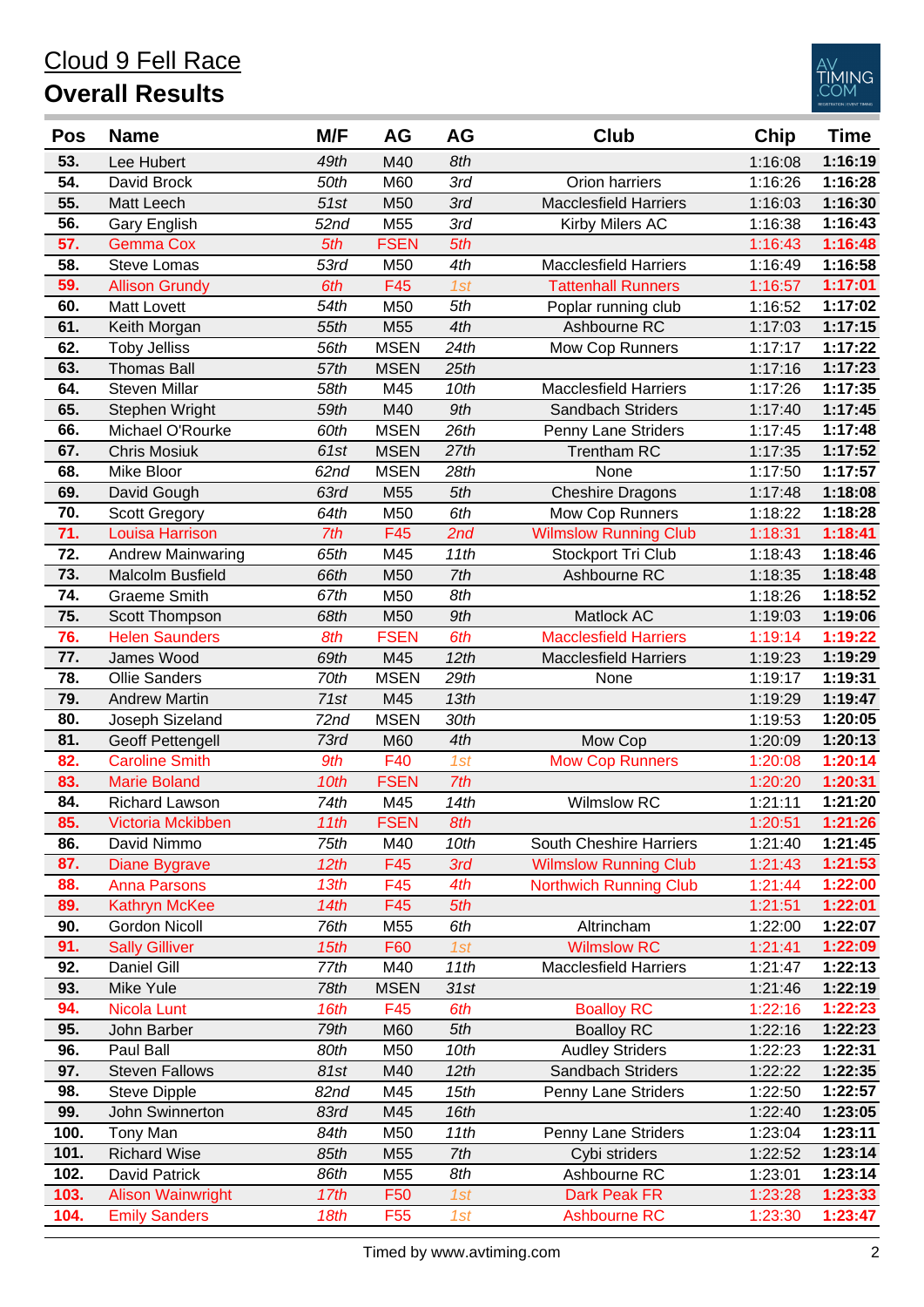#### **105.** Emily Nott *19th* FSEN *9th* Congleton Harriers 1:23:52 **1:23:55 106.** Kate Lightfoot *20th* F50 *2nd* Tattenhall Runners 1:23:57 **1:24:01 107.** Gordon Hutchins *87th* M55 *9th* Sandbach 1:23:54 **1:24:10 108.** John Fifer *88th* M55 *10th* Nantwich Running Club 1:24:09 **1:24:21 109.** Matthew Rigby *89th* MSEN *32nd* #mrptrundamentalist 1:24:24 **1:24:29 110.** James Barker *90th* MSEN *33rd* 1:23:36 **1:24:30 111.** James Painter *91st* M40 *13th* Sandbach Striders 1:23:54 **1:24:32 112.** Katie Trace *21st* F45 *7th* Biddulph Running Club 1:24:29 **1:24:38 113.** Spence Sivewright *92nd* M55 *11th* Macclesfield Harriers 1:24:33 **1:24:44 114.** David Beerling *93rd* M55 *12th* Dark Peak FR 1:24:43 **1:24:49 115.** Andrew Clare *94th* M50 *12th* 1:24:35 **1:24:50 116.** Rachel Kesteven *22nd* F45 *8th* Nantwich Running Club 1:24:40 **1:24:51 117.** David Wood *95th* M40 *14th* Not Attached 1:24:48 **1:25:01 118.** Ayako Yokoyama-Nichols *23rd* F45 *9th* 1:24:57 **1:25:03 119.** Ruth Gamwell *24th* F45 *10th* Macclesfield Harriers 1:25:15 **1:25:25 120.** Eleanor Robinson *25th* F50 *3rd* West Cheshire AC 1:25:26 **1:25:36 121.** Ross Gilmour *96th* M40 *15th* Mow Cop Runners 1:25:36 **1:25:42 122.** Alan Bocking *97th* M65 *1st* Cheshire Hill Racers 1:25:39 **1:25:45 123.** Lynsay Adair *26th* FSEN *10th* Delamere Spartans 1:25:32 **1:25:51 124.** Roland Meylan *98th* M50 *13th* 1:25:35 **1:25:55 125.** Dean Windsor *99th* M40 *16th* 1:25:46 **1:26:00 126.** Belinda Hammond *27th* F40 *2nd* Sale Harriers 1:26:03 **1:26:08 127.** Roger Phillips *100th* M55 *13th* 1:25:50 **1:26:13 128.** Mark Platts *101st* M45 *17th* Staffs Moorlands AC 1:26:06 **1:26:21 129.** Clare Holdcroft *28th* F50 *4th* Mow Cop Runners 1:26:17 **1:26:21 130.** Paul Chrisp *102nd* M55 *14th* Delamere Spartans 1:26:17 **1:26:36 131.** Huma Rahman *29th* F50 *5th* Wilmslow Running Club 1:26:34 **1:26:43 132.** John Gorman *103rd* M65 *2nd* Totley AC 1:26:34 **1:26:52 133.** Derek O'Reilly *104th* M40 *17th* Stoke FIT 1:26:26 **1:26:54 134.** Dave Bailey *105th* M55 *15th* Biddulph Running Club 1:26:50 **1:26:59 135.** Emma Bailey *30th* F45 *11th* Staffs Moorlands AC 1:26:38 **1:27:04 136.** Kate Beard *31st* FSEN *11th* Boalloy RC 1:26:58 **1:27:06 137.** Catherine Lawrence *32nd* F40 *3rd* 1:26:36 **1:27:06 138.** Ruth Pryce *33rd* F45 *12th* South Cheshire Harriers 1:26:48 **1:27:11 139.** Andy Mossop *106th* M45 *18th* 1:26:52 **1:27:12 140.** Oscar Trevena *107th* MSEN *34th* Macclesfield Harriers 1:26:46 **1:27:13 141.** Tom Mayell *108th* M45 *19th* Sandbach Striders 1:26:55 **1:27:16 142.** Robert Chalmers *109th* M40 *18th* Pensby Runners 1:27:22 **1:27:35 143.** André Marsh *110th* M50 *14th* 1:22:42 **1:27:41 144.** Tom Blease *111th* MSEN *35th* 1:27:26 **1:27:42 145.** Duncan Henderson *112th* M55 *16th* 1:27:52 **1:28:06 146.** Paul Markall *113th* M55 *17th* Buxton AC 1:27:58 **1:28:09 147.** Belinda Brennan *34th* F40 *4th* Stockport Harriers 1:28:20 **1:28:40 148.** James Robinson *114th* MSEN *36th* 1:28:39 **1:28:41 149.** Fiona Cosgrove *35th* F50 *6th* Altrincham District Athletics Club 1:28:42 **1:28:49 150.** Karl Davies *115th* M60 *6th* MERCIA FELL RUNNERS 1:28:39 **1:28:51 151.** Nick Brough *116th* MSEN *37th* Congleton Harriers 1:28:30 **1:28:53 152.** Stephen Frood *117th* M60 *7th* Delamere Spartans 1:28:45 **1:29:04 153.** Fiona Gunning *118th* MSEN *38th* Darrenisaloser 1:28:54 **1:29:07 154.** Martin Brown *119th* M45 *20th* Lonely Goat RC 1:28:55 **1:29:13 155.** Becky Wightman *36th* F40 *5th* Delamere Spartans 1:29:07 **1:29:27 156.** Clare Mallon *37th* F45 *13th* West Cheshire AC 1:29:33 **1:29:44 Pos Name M/F AG AG Club Chip Time**

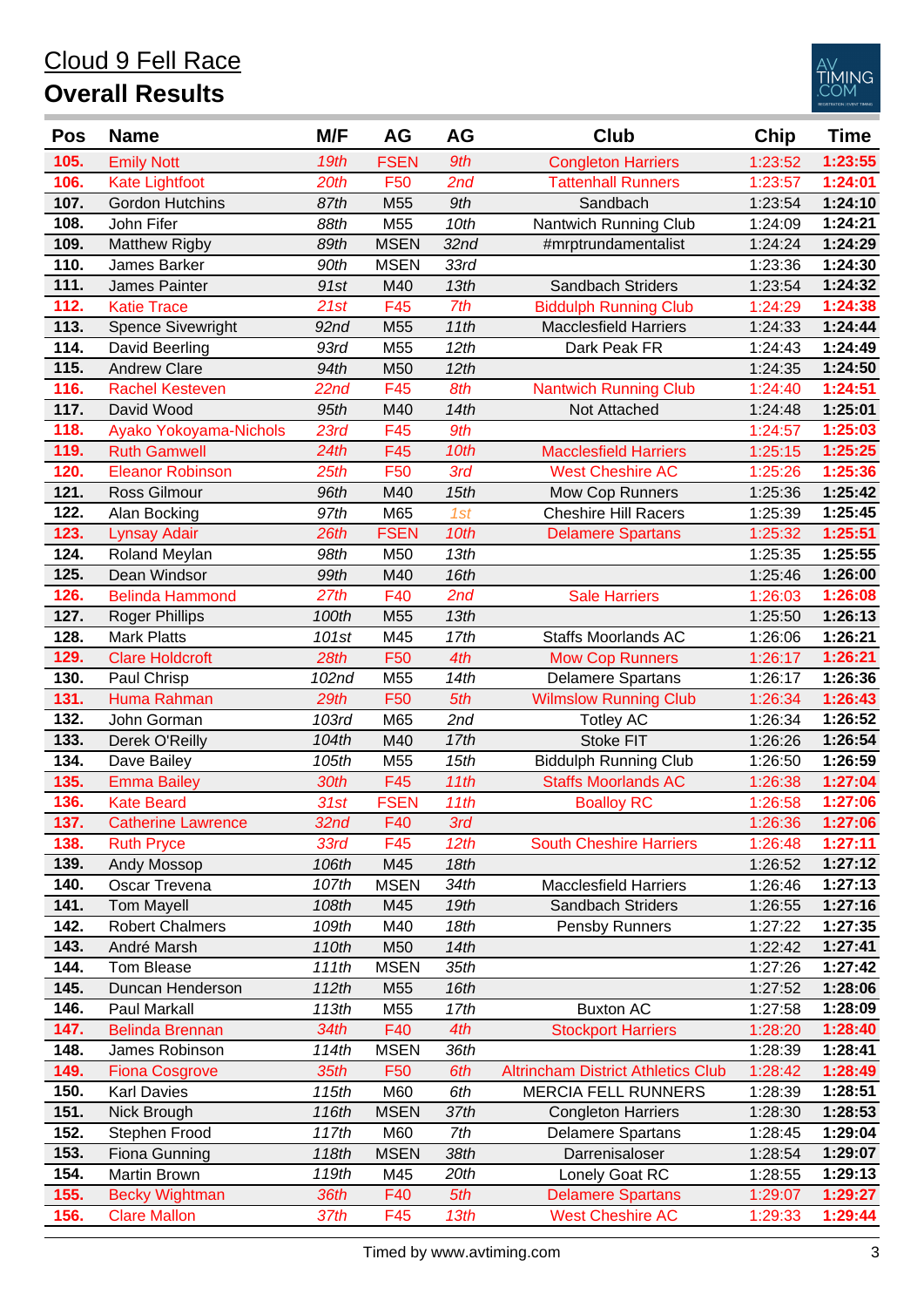

| Pos  | <b>Name</b>              | M/F              | AG                | <b>AG</b>        | Club                                | Chip    | <b>Time</b> |
|------|--------------------------|------------------|-------------------|------------------|-------------------------------------|---------|-------------|
| 157. | <b>Giles Hodges</b>      | 120th            | M40               | 19th             | Sandbach Striders                   | 1:29:31 | 1:29:46     |
| 158. | <b>Matthew Nadin</b>     | 121st            | $\overline{M}$ 40 | 20th             | <b>Buxton AC</b>                    | 1:29:33 | 1:29:53     |
| 159. | <b>Caroline Gisby</b>    | 38th             | F45               | 14th             |                                     | 1:29:43 | 1:29:59     |
| 160. | Liam Astley              | 122nd            | <b>MSEN</b>       | 39th             | South Cheshire Harriers             | 1:30:07 | 1:30:13     |
| 161. | Steve Fairclough         | 123rd            | M55               | 18th             | <b>Bramhall Runners</b>             | 1:30:16 | 1:30:26     |
| 162. | <b>David Stokes</b>      | 124th            | M50               | 15th             |                                     | 1:30:30 | 1:30:42     |
| 163. | Phil Vesey               | 125th            | M55               | 19th             |                                     | 1:30:47 | 1:30:54     |
| 164. | <b>Jane Mellor</b>       | 39th             | F <sub>55</sub>   | 2nd              | <b>Pennine Fell Runners</b>         | 1:31:12 | 1:31:17     |
| 165. | <b>Steve Russell</b>     | 126th            | M60               | 8th              | <b>Wilmslow RC</b>                  | 1:31:20 | 1:31:25     |
| 166. | <b>Joanne Simpson</b>    | 40th             | F40               | 6th              | <b>Run Knutsford</b>                | 1:30:51 | 1:31:25     |
| 167. | Andy Large               | 127th            | M45               | 21st             | None                                | 1:31:11 | 1:31:28     |
| 168. | David Middleton Egan     | 128th            | M40               | 21st             | <b>Running Bear</b>                 | 1:30:58 | 1:31:32     |
| 169. | Duncan Chandler          | 129th            | M50               | 16th             | <b>Macclesfield Harriers</b>        | 1:31:25 | 1:31:46     |
| 170. | David McGuire            | 130th            | M40               | 22nd             |                                     | 1:31:14 | 1:31:49     |
| 171. | <b>Peter Bailey</b>      | 131st            | M60               | 9th              | <b>Buxton AC</b>                    | 1:31:56 | 1:31:59     |
| 172. | <b>Elaine Pettie</b>     | 41st             | F45               | 15th             | <b>Macclesfield Harriers</b>        | 1:31:44 | 1:32:01     |
| 173. | Simon Bolton             | 132nd            | M55               | 20th             | <b>Cheshire Hill Racers</b>         | 1:32:04 | 1:32:11     |
| 174. | <b>Joanne Smith</b>      | 42 <sub>nd</sub> | F45               | 16th             |                                     | 1:32:08 | 1:32:27     |
| 175. | <b>Jannette Walsh</b>    | 43rd             | F50               | 7th              |                                     | 1:32:08 | 1:32:27     |
| 176. | Hyun-Jin Ko              | 133rd            | M45               | 22nd             |                                     | 1:32:31 | 1:32:31     |
| 177. | <b>Louise Mainwaring</b> | 44th             | <b>FSEN</b>       | 12th             | <b>Cheshire Hash House Harriers</b> | 1:32:11 | 1:32:32     |
| 178. | <b>Olive Bigmore</b>     | 45th             | F45               | 17th             | <b>Northwich Running Club</b>       | 1:32:17 | 1:32:46     |
| 179. | Raymond Mooney           | 134th            | M55               | 21st             | <b>Stainland Lions</b>              | 1:32:21 | 1:32:48     |
| 180. | <b>Angela McCarthy</b>   | 46th             | F60               | 2nd              | <b>Wilmslow RC</b>                  | 1:32:48 | 1:32:53     |
| 181. | <b>Greg Stuart</b>       | 135th            | <b>MSEN</b>       | 40th             | None                                | 1:32:31 | 1:33:00     |
| 182. | <b>Sheila Bradley</b>    | 47th             | F60               | 3rd              | <b>Buxton AC</b>                    | 1:32:41 | 1:33:02     |
| 183. | <b>Julia Downes</b>      | 48th             | F40               | 7th              |                                     | 1:33:12 | 1:33:15     |
| 184. | <b>Karen Ross</b>        | 49th             | F50               | 8th              | <b>Run Knutsford</b>                | 1:32:51 | 1:33:25     |
| 185. | <b>Cath Applewhite</b>   | 50th             | F50               | 9th              | <b>Run Knutsford</b>                | 1:32:58 | 1:33:31     |
| 186. | <b>Robert Burke</b>      | 136th            | M55               | 22nd             | Liverpool                           | 1:33:05 | 1:33:42     |
| 187. | <b>Ellie Dick</b>        | 51st             | F40               | 8th              | <b>Congleton Harriers</b>           | 1:33:21 | 1:33:46     |
| 188. | <b>Beverley Jackson</b>  | 52nd             | F <sub>55</sub>   | 3rd              | Altrincham                          | 1:33:53 | 1:33:59     |
| 189. | <b>Jennifer Lutton</b>   | 53rd             | F40               | 9th              | <b>Winston Runners</b>              | 1:34:09 | 1:34:16     |
| 190. | John Porteous            | 137th            | M65               | 3rd              | Wilmslow RC                         | 1:34:08 | 1:34:19     |
| 191. | <b>Vikki Murphy</b>      | 54th             | F50               | 10th             | <b>Bramhall Runners</b>             | 1:33:52 | 1:34:23     |
| 192. | <b>Cheryl Hutchins</b>   | 55th             | F60               | 4th              | <b>Sandbach Striders</b>            | 1:34:20 | 1:34:35     |
| 193. | Gordon McLeod            | 138th            | M60               | 10th             | <b>Sunlight Runners</b>             | 1:34:59 | 1:35:13     |
| 194. | <b>Karen Lyons</b>       | 56th             | F50               | 11th             | Orion                               | 1:35:11 | 1:35:14     |
| 195. | Mike Hall                | 139th            | M55               | 23rd             | <b>Bramhall Runners</b>             | 1:35:25 | 1:35:46     |
| 196. | Adam Jackson             | 140th            | M40               | 23rd             |                                     | 1:35:31 | 1:35:50     |
| 197. | <b>Matthew Lewis</b>     | 141st            | <b>MSEN</b>       | 41st             |                                     | 1:35:32 | 1:35:50     |
| 198. | <b>Andrew Tomlinson</b>  | 142nd            | M45               | 23rd             |                                     | 1:35:32 | 1:35:50     |
| 199. | <b>Mick Fowler</b>       | 143rd            | M65               | 4th              |                                     | 1:36:06 | 1:36:32     |
| 200. | Stephan Wilkinson        | 144th            | <b>MSEN</b>       | 42 <sub>nd</sub> |                                     | 1:36:01 | 1:36:38     |
| 201. | <b>Bethan Ambler</b>     | 57th             | F40               | 10th             |                                     | 1:36:19 | 1:36:44     |
| 202. | Nick Heaton              | 145th            | M50               | 17th             | <b>Bramhall Runners</b>             | 1:36:22 | 1:36:52     |
| 203. | <b>Ginty Thorley</b>     | 58th             | F45               | 18th             | <b>Audley Striders</b>              | 1:36:47 | 1:36:56     |
| 204. | <b>Carole Morrison</b>   | 59th             | F60               | 5th              | Pensby                              | 1:36:46 | 1:37:00     |
| 205. | Lindsay Johnson          | 60th             | F40               | 11th             | <b>Mow Cop Runners</b>              | 1:37:27 | 1:37:41     |
| 206. | Jeremy Brookes           | 146th            | M45               | 24th             | <b>Biddulph Running Club</b>        | 1:37:51 | 1:38:08     |
| 207. | <b>Amy Beckett</b>       | 61st             | <b>FSEN</b>       | 13th             |                                     | 1:38:20 | 1:38:38     |
| 208. | Samantha Catarelli       | 62nd             | <b>FSEN</b>       | 14th             | <b>Styal RC</b>                     | 1:38:11 | 1:38:41     |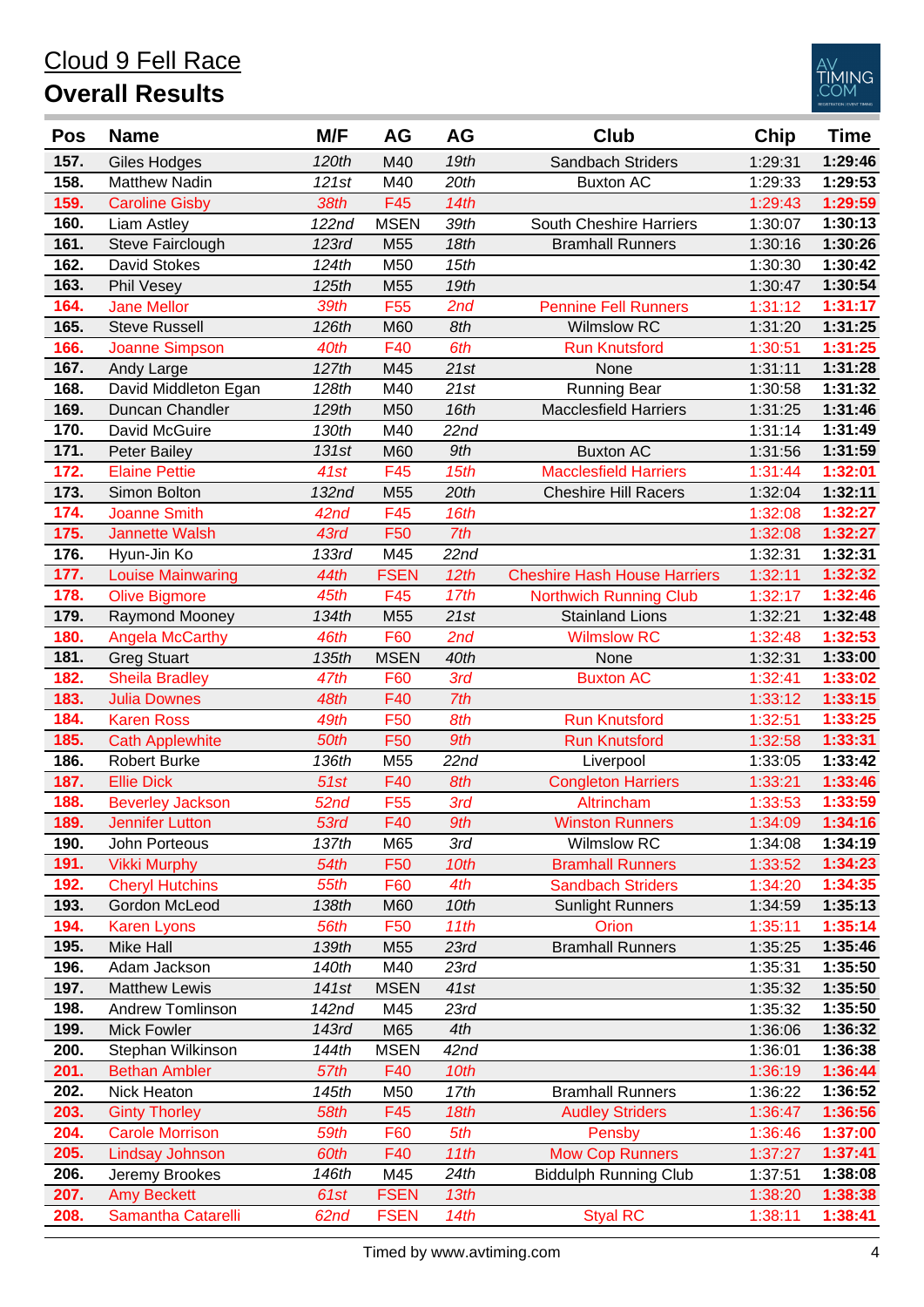#### **209.** Andy Haigh *147th* M55 *24th* Macclesfield Harriers 1:38:25 **1:38:53 210.** Rikki Hammond *63rd* F55 *4th* Stainland Lions 1:39:27 **1:39:56 211.** Peter Macfarlane *148th* M65 *5th* Dark Peak Fell Runners 1:40:24 **1:40:33 212.** Claire Parker *64th* F45 *19th* Pennine Fellrunners 1:40:18 **1:40:38 213.** Sarah Thorne *65th* F45 *20th* NTC staffs 1:40:24 **1:40:38 214.** Suzanne Lynn *66th* F55 *5th* South Cheshire Harriers 1:40:30 **1:40:40 215.** Rachel Jones *67th* F40 *12th* South Cheshire Harriers 1:40:31 **1:40:41 216.** Dylan Macartney *149th* MSEN *43rd* 1:40:07 **1:40:45 217.** Penny Graham *68th* F50 *12th* Biddulph Running Club 1:40:44 **1:41:00 218.** Karen Murphy *69th* F55 *6th* Biddulph Running Club 1:40:44 **1:41:01 219.** Estelle McGuire *70th* F50 *13th* Stockport Harriers 1:36:08 **1:41:08 220.** Ianka Evans *71st* F50 *14th* Mow Cop Runners 1:41:15 **1:41:30 221.** Vivienne Ross *72nd* F50 *15th* 1:41:31 **1:41:59 222.** Richard Warrilow *150th* M50 *18th* Smac 1:42:00 **1:42:27 223.** Lisa Funge *73rd* F45 *21st* Silverdale RC 1:42:00 **1:42:32 224.** Kathryn Keeling *74th* FSEN *15th* Mow Cop Runners 1:42:27 **1:42:41 225.** Catriona Marshall *75th* F55 *7th* Wilmslow RC 1:42:13 **1:42:43 226.** Debbie Penn *76th* F40 *13th* MK Lakeside Runners 1:42:41 **1:42:59 227.** Bridget Marsh *77th* F50 *16th* Running Bear 1:43:20 **1:43:37 228.** Hayley Diken *78th* FSEN *16th* 1:43:22 **1:43:38 229.** Joanne Booth *79th* F40 *14th* 1:43:39 **1:43:56 230.** Spencer Moore *151st* M45 *25th* South Cheshire Harriers 1:43:46 **1:44:07 231.** Paul Nicholls *152nd* M50 *19th* Sandbach Striders 1:43:53 **1:44:15 232.** Simon Hallen *153rd* M60 *11th* Alsager Runners 1:43:59 **1:44:27 233.** Sharon Williams *80th* F55 *8th* North Leeds Fell Runners 1:44:04 **1:44:32 234.** Gillian Holland-Jones *81st* F60 *6th* Styal Running Club 1:44:07 **1:44:37 235.** Sophie Molyneux *82nd* FSEN *17th* Congleton Harriers 1:44:32 **1:44:57 236.** Sam Ankers *154th* MSEN *44th* None 1:44:40 **1:45:09 237.** Brian Tonks *155th* M60 *12th* 1:45:09 **1:45:21 238.** Christiane Bunte *83rd* F55 *9th* Sandbach Striders 1:45:13 **1:45:36 239.** Kate Lea-O'Mahoney *84th* FSEN *18th* Sandbach Striders 1:45:14 **1:45:36 240.** Beverley Golden *85th* F45 *22nd* Buxton AC 1:45:31 **1:45:53 241.** Andrew Looms *156th* M50 *20th* Newcastle (Staffs) Triathlon Club 1:45:57 **1:46:13 242.** Chris Brumby *157th* M55 *25th* Sandbach Striders 1:46:58 **1:47:20 243.** Hilary Hallen *86th* F55 *10th* Alsager Runners 1:47:31 **1:47:58 244.** James Trace *158th* M45 *26th* Biddulph Running Club 1:47:53 **1:48:10 245.** Karen Mackintosh *87th* F60 *7th* Biddulph Running Club 1:48:01 **1:48:17 246.** Val Playdon *88th* F50 *17th* Ashbourne RC 1:48:23 **1:48:49 247.** Julie Knall *89th* F55 *11th* Silverdale RC 1:48:26 **1:48:58 248.** Alison Vesey *90th* F55 *12th* Altrincham District Athletics Club 1:49:01 **1:49:08 249.** Jo Lenderyou *91st* F55 *13th* Run Knutsford 1:48:34 **1:49:08 250.** Grace Crawford *92nd* F40 *15th* Knutsford Triathlon Club 1:48:44 **1:49:17 251.** Jaynie Turner *93rd* FSEN *19th* Sandbach Striders 1:49:07 **1:49:33 252.** Graham Turner *159th* MSEN *45th* 1:49:07 **1:49:33 253.** Svenja Bunte *94th* FSEN *20th* 1:49:11 **1:49:34 254.** Sophie Bunte *95th* FSEN *21st* 1:49:11 **1:49:34 255.** Ludovic Moulard *160th* M50 *21st* 1:49:45 **1:50:03 256.** Lucy Goldsmith *96th* F40 *16th* Run Knutsford 1:49:50 **1:50:25 257.** Sara Waters *97th* F45 *23rd* Run Knutsford 1:49:52 **1:50:26 258.** Jane Bowers *98th* F55 *14th* Silverdale running club 1:50:23 **1:50:55 259.** Julie Lucas *99th* F55 *15th* Wilmslow RC 1:50:57 **1:51:27 260.** Helen Wassall *100th* F45 *24th* Bialloy 1:51:43 **1:51:51 Pos Name M/F AG AG Club Chip Time**

Cloud 9 Fell Race

**Overall Results**

IMING